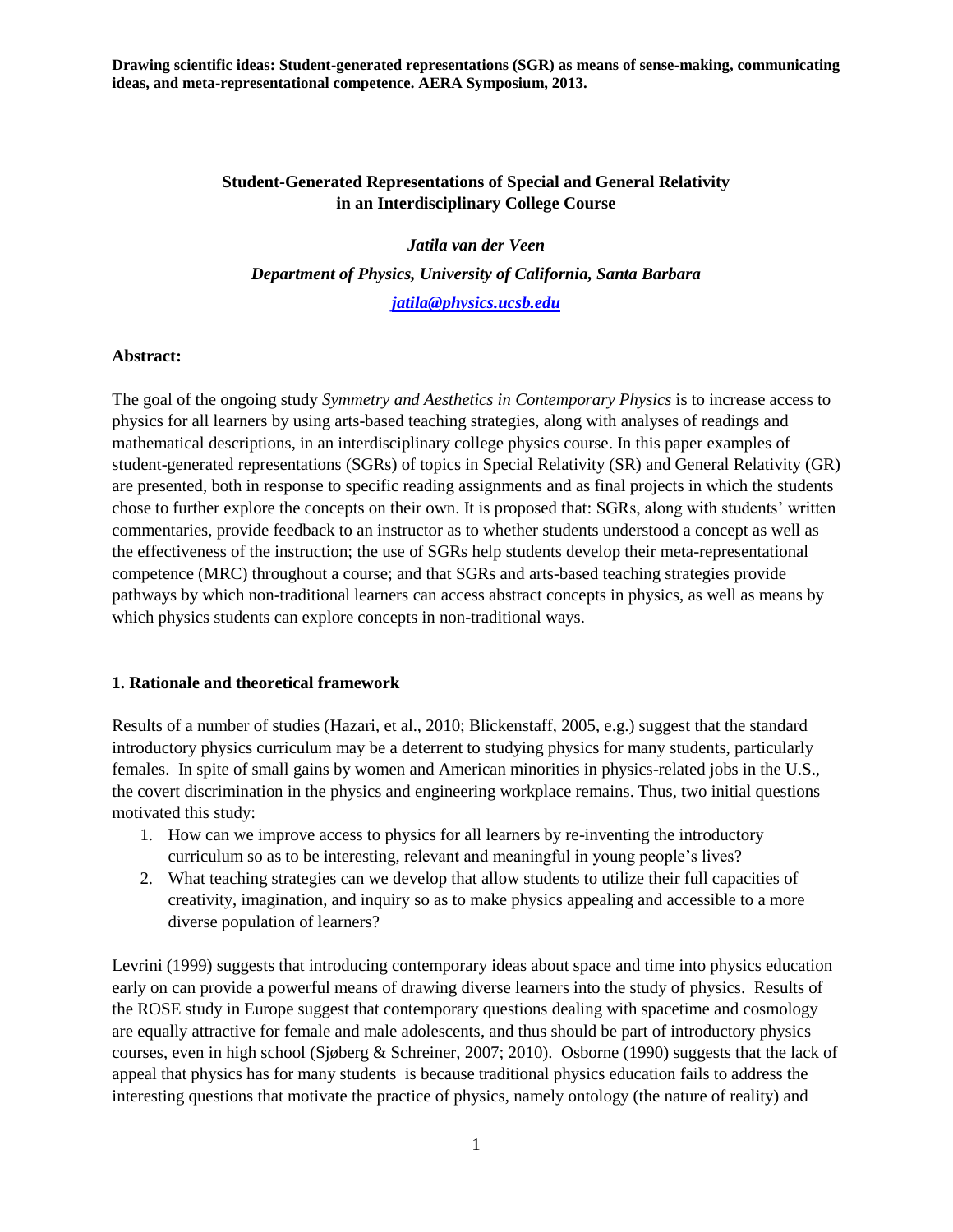epistemology (how knowledge is produced). Thus, if the physics community truly wants to improve diversity among its members, a high priority should be to explore new curricular pathways by which nontraditional, currently under-represented learners can access contemporary physics in meaningful ways.

Symmetry in physics refers to the concept of ‗sameness within change,' and is the basis of all the laws of physics. Symmetry is the set of rules that allow us to define the invariance of a system under rotations, reflections, and translations. Historically, when physicists have confronted an apparent paradox it has been resolved by finding the symmetry which explains away the paradox by a change of perspective. Thus, the search for deeper symmetries in Nature propels the advancements in contemporary physics. Symmetry is also an important concept in human perception, biology, evolution, neuroscience, and chemistry. Symmetry and asymmetry are central to our aesthetic experiences in the arts, and thus provide a natural foundation for an interdisciplinary physics course that incorporates arts-based teaching strategies. Teaching beginning students about Relativity and curved spacetime brings them face to face with some of the ontological questions that motivate contemporary physics at the largest scales. Moreover, teaching about Relativity in its historic context provides the iconic example of how symmetry has come to play a fundamental role in the development of contemporary physics. It also brings to the fore Professor Emmy Noether, whose theorems have played a seminal, yet little known, role in the development of new physical theories, and thus foregrounds the discrimination that women in physics have faced historically, and continue to face.

Maxine Greene's model of Aesthetic Education provides the philosophical framework for using arts in the teaching of physics. Greene describes education as a "process of enabling persons to become different" by which "the learner must break with the taken-for-granted, . . . and look through the lenses of various ways of knowing, seeing, and feeling in a conscious endeavor to impose different orders upon experience'' (Greene, 2001, p. 5). Although Greene's original model of Aesthetic Education focused on using arts to teach humanities, the enthusiastic reactions of this author's students, both via anonymous evaluations and direct communication, suggest that the arts provide a powerful means of bringing to life the objective, abstract world of physics and mathematics.

The practices of Aesthetic Education and arts-based teaching strategies naturally encourage the development of *meta-representational competence* (MRC), which includes having students invent or design creative representations of concepts in science, explain and critique representations, understand how representations function in conveying ideas, and participate in the work of scientists (diSessa, 2004).

The present study investigates two applicatons of SGR and MRC in teaching physics:

- 1. How students use creative representations to make sense of and communicate their understanding of concepts which are counter-intuitive to our everyday experiences; and
- 2. How students' drawings serve as both assessments of their understanding as well as feedback to the instructor when a reading assignment or other teaching strategy is not bringing students to the desired learning.

The subjects of the students' representations are the symmetries of Lorentz Invariance (Special Relativity) and General Covariance (General Relativity). These symmetries explain the apparent contradictions to our every-day experience that would be noticed by observers in relative motion at high speeds in the absence of gravity (Special Relativity) and observers in differently-curved regions of spacetime, such as close to a black hole (General Relativity).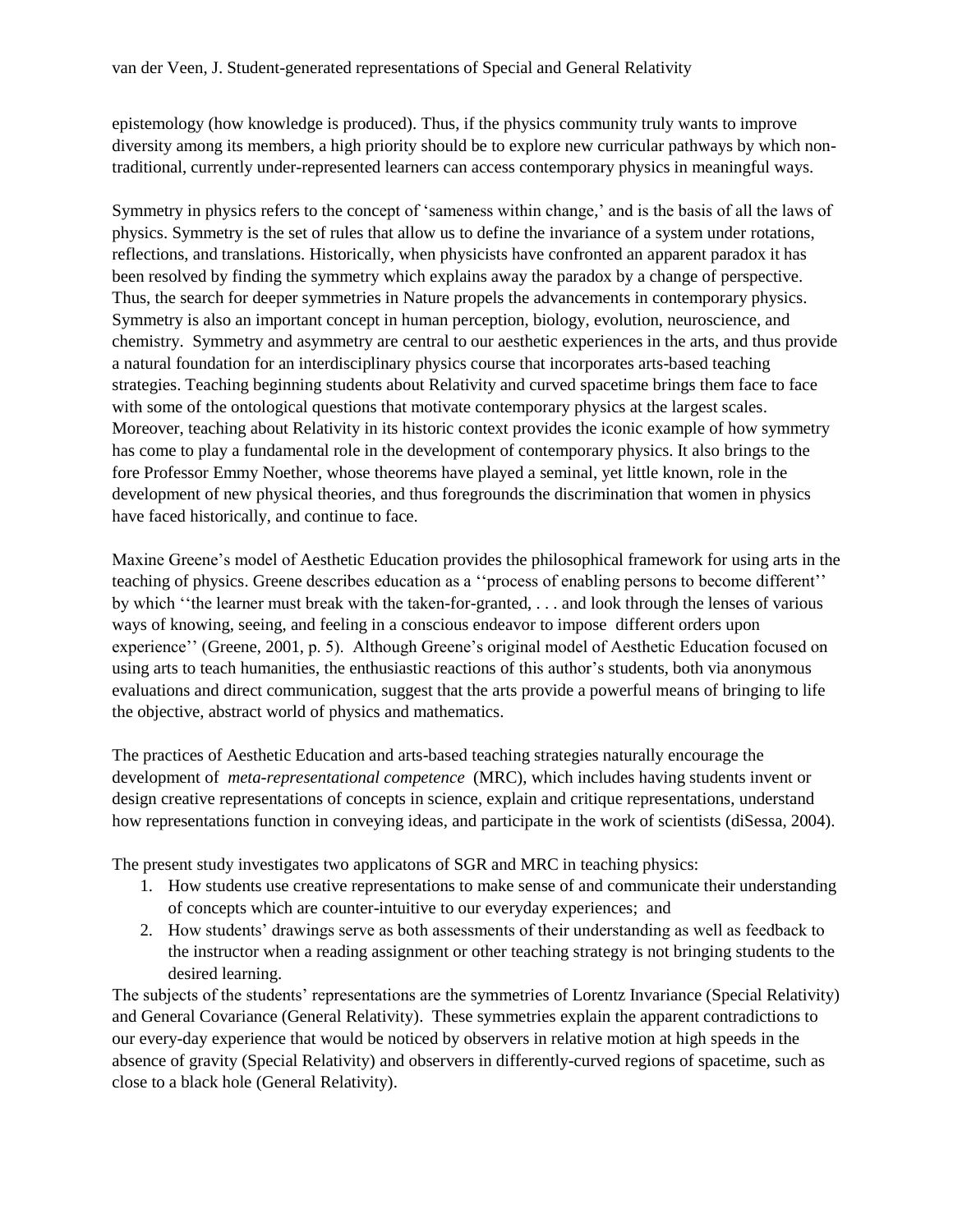# **2. Methods**

Overall, the course emphasizes both math and the arts as interdependent semiotic systems for making sense out of and interacting with the universe. While math provides the language with which to probe the logic of the phenomenological universe, the arts provide languages with which to express the aesthetic side of math and science, and explore the individual's relationship with the cosmos. The progression of arts-based assignments begins with students drawing their visualization of an article about the nature of science by Einstein in order to understand the way in which *they* process information (discussed in van der Veen, 2012), and ends with students creating a final 'physics work of art' that is intended to teach a concept of their choice to the public, and is displayed in one of the campus art galleries. Throughout the course students are exposed to practicing physicists and artists by visiting the art gallery in the Institute for Theoretical Physics on campus and a lab in which 3-D immersive simulations of concepts in science are developed, and having guest lectures by theoretical physicists. In my lecture-presentations I utilize examples of artists who have attempted to represent concepts in Relativity (most notably Picasso and Escher), as well as computer-generated visualizations and simulations.

Each art assignment is motivated by a drawing prompt, and is based on concepts that have been explored in the readings and class discussions. Students share their work in class first in small groups, then with the whole class, and are required to turn in a written explanation of their artistic representations. Member checking is done via dialog between the artist and the audience of other students plus the instructor, and the instructor's feedback on the students' written explanations.

For the final project the students choose a topic that they wish to explore in greater depth, that will be displayed in one of the campus art galleries, and that they will explain to visitors at a public reception. By the time they get to the final project, students have had experience with using art to explore physics, observed physics-based art produced by professionals, and have developed sufficient metarepresentational competence to create their physics work of art.

## **4. Data**

Symmetry in physics refers to the concept of 'sameness within change' and is the basis of all the laws of physics. Historically, when physicists have confronted an apparent paradox, it has been resolved by finding the underlying symmetry – the invariant quantity – that remains constant under a change of coordinates. The apparent contradiction to our everyday experience that emerged from Special Relativity is that measurements of lengths and time intervals are not absolute, but depend on the velocity of the observer. Only the speed of light is constant for all observers. Lorentz Invariance explains that any two observes moving relative to each other at a constant velocity will always measure the same physical reality when they observe each other. The symmetry rule that governs these measurements is called the Lorentz Transformation. The radical break with classical (Newtonian) physics is that space and time are not independent, but are really a four-dimensional continuum which Einstein called spacetime. General Covariance is the symmetry of General Relativity that allows observers in accelerating reference frames to interpret the different physical realities they measure as being due to the presence of a gravitational field.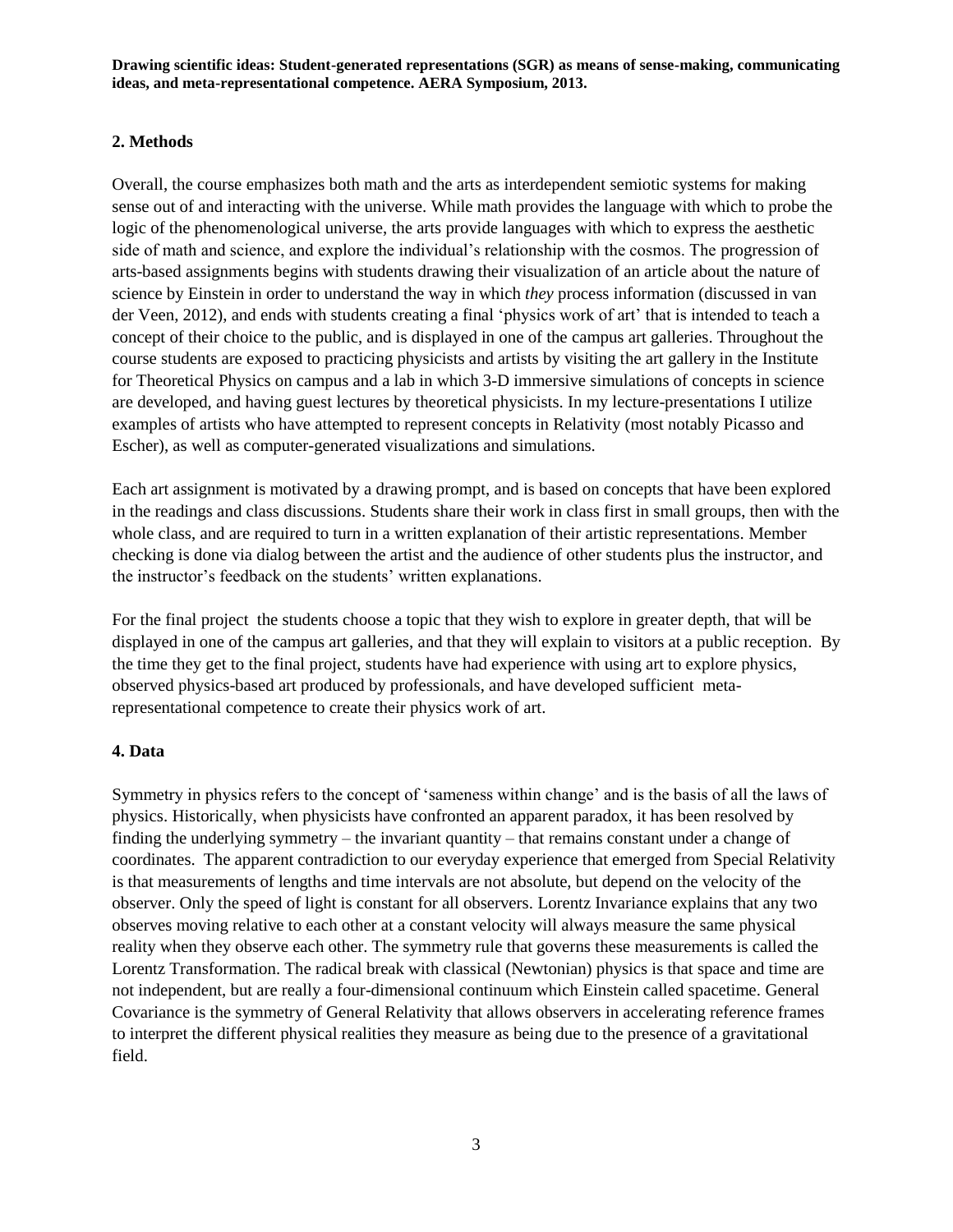The data presented here include responses to specific assignments dealing with Lorentz Invariance and General Covariance, as well as examples of students' final projects.

## *4.1. Students' representations of concepts from Special Relativity*

The first two examples were drawn in response to reading a short section about the Lorentz Transformation from Einstein's book entitled *Relativity – The Special and the General Theory – A Clear Explanation that Anyone Can Understand*, which he intended for a general audience. Prior to assigning this reading, students had a lecture-presentation on the development of Special Relativity in the historic context of Maxwell's electromagnetic theory.

#### Example 1: *Will the snake get cut?*

Figure 1 was drawn by a fourth-year physics major (male). His correct summary of the text indicated that he understood the concepts from previous courses. For his visualization, he chose to represent his version of the familiar paradox posed to physics students of whether a 10-meter pole moving close to the speed of light would fit inside a10-meter-long barn. The caption says:

*Snake moving at ..99c – In its reference frame, the cutters appear to be closer together, and will easily cut the snake in 3. But, in the cutters' reference frame, the snake seems shorter, short enough not to be cut. Which happens?*

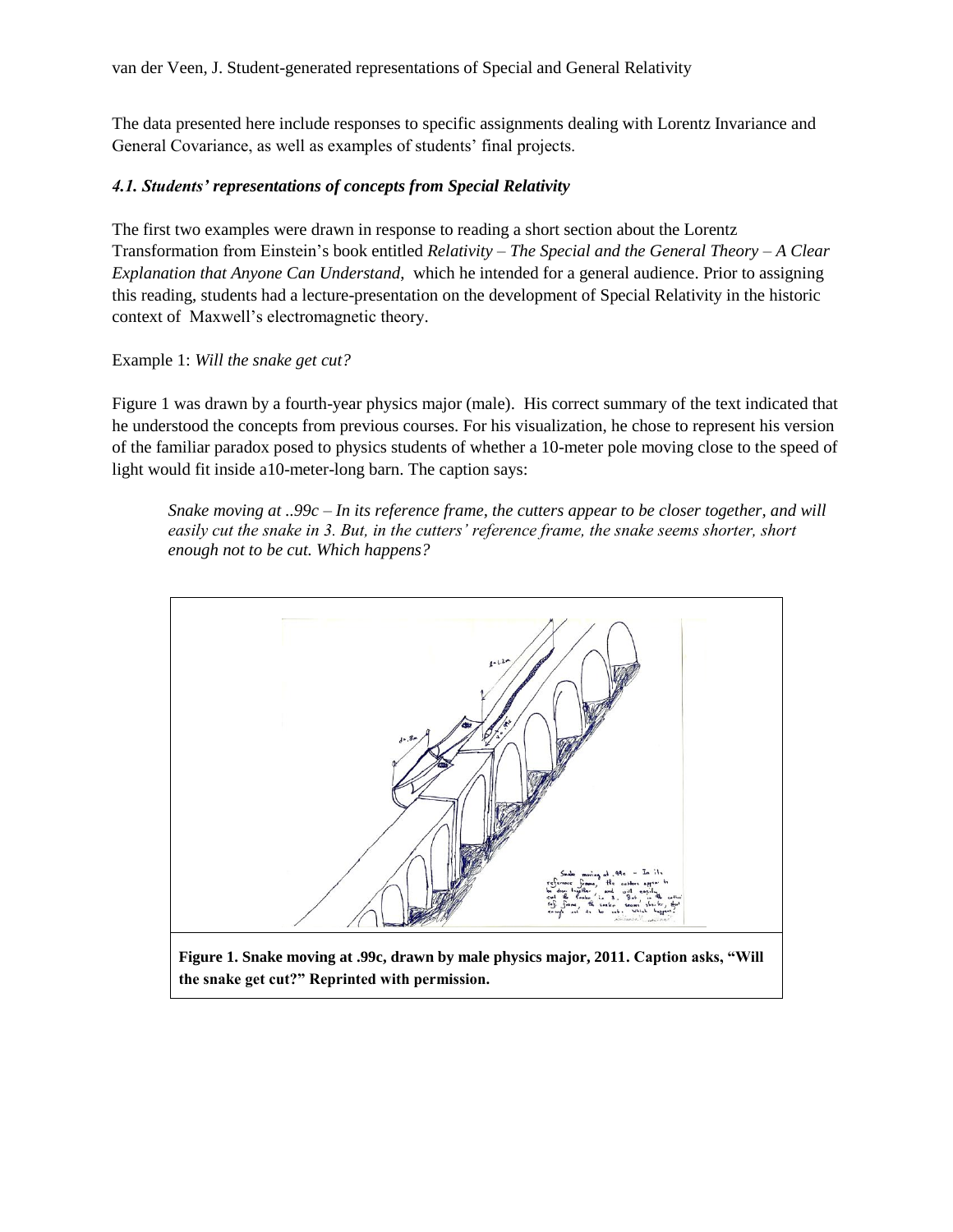Example 2: *K and K'*

Figure 2 was drawn by a second year political science major (female), who had not studied any prior physics. Her written explanation indicates that she had some difficulty understanding the reading, while her drawing suggests that she understood the basic ideas but did not understand the . She wrote:

*Disclaimer: I had a lot of trouble understanding any of this, but this is what I do understand. K is a reference frame…for example if I was on a train and I threw a ball, to me the ball goes up and down, but from the earth perspective the ball moves horizontally. Einstein looked at a light pulse in both reference frames <…>. X is the distance traveled, c is the speed of light and t is the time. The assumption, that if you look at ct light in one reference frame, time and distance change. The only thing that stays the same is c…I think that's the idea.*



Her statement "*if you look at ct light in one reference frame*" is her attempt to re-state in her own words Einstein's mathematical description of the distance traveled by a light pulse as " $x = ct$ ", as she correctly interpreted the symbols *x, c,* and *t* in her previous sentence.

The students explained their drawings in class, and answered questions posed by other students and the instructor. Einstein's derivation was presented in detail in class, along with a more intuitive derivation of the Lorentz Transformation using the thought experiment of a light clock on a train moving at a constant velocity close to the speed of light, as observed by a person on the train and one on the platform. The feedback to the instructor was that it would have been more efficient to present the derivation in class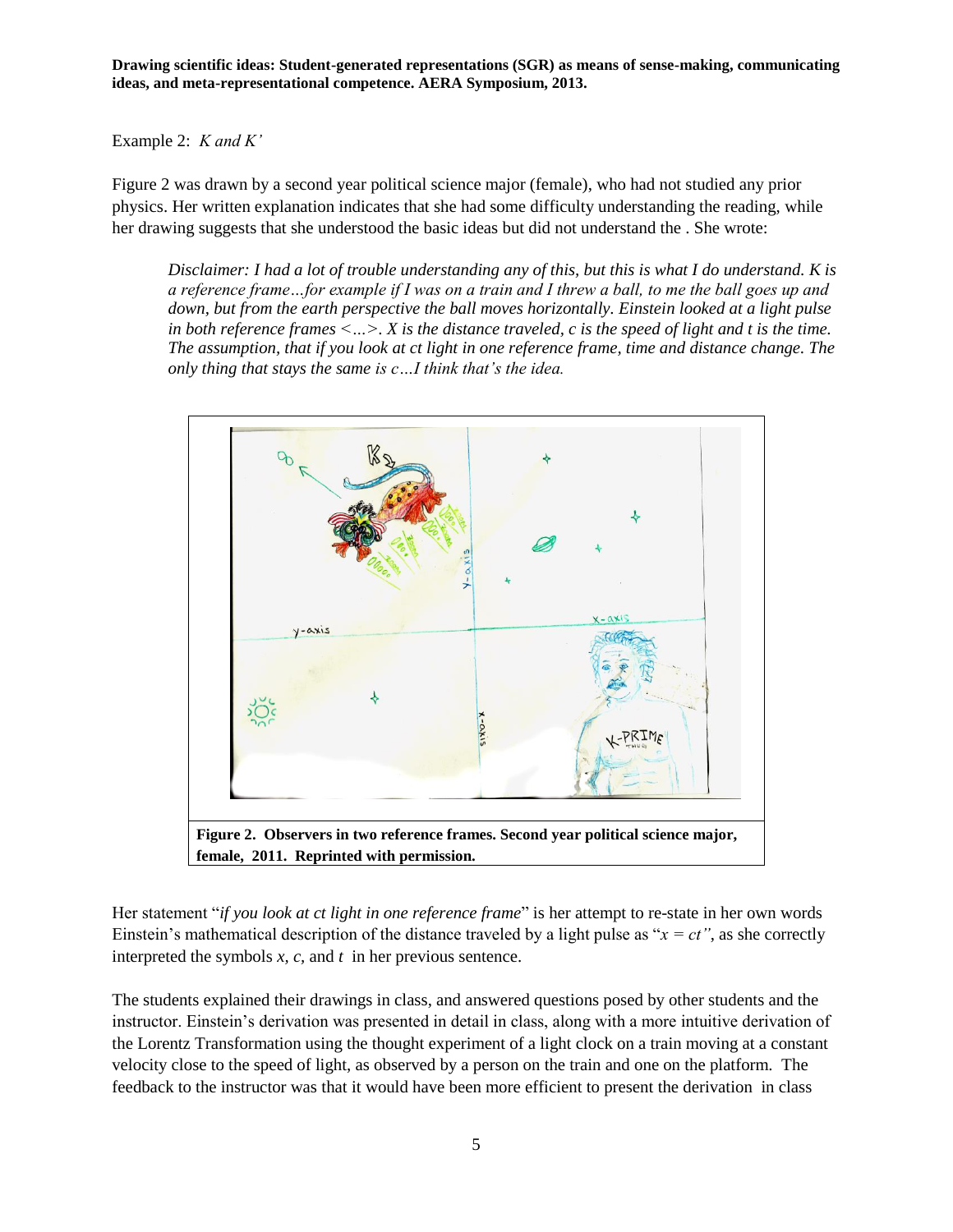first, rather than have the students 'discover' the conclusions on their own through the reading. This feedback was expressed in some of their anonymous exit card comments for that day:

*Thank you for going through the derivation with us. It was so much easier with your visuals!* 

*The Einstein reading was too difficult. It was much easier to grasp when you did the equations and I could follow the math in real time. I did understand the concept in class.*

*I like the light clock explanation of SR a lot better..*

*Explaining the equations... kinda went over my head. But in the end kinda clicked together. I really thought the star exploding*  $\rightarrow$  we see it 2 billion years later thing is awesome.

*I am glad we went over his equations in class, because now at least I understand the concept! But I do not think I could figure it out on my own. <…> It reminds me of painting because when things are far away from you they appear close together on the picture plane. Excited for more art!*

The reason for presenting these mixed results is to illustrate how SGRs and students' written explanations and commentaries not only help *them* understand concepts, but also provide important feedback to the *instructor* that can be used to refine instruction – a crucial part of developing any new curriculum. This reading has since been dropped from the syllabus.

The next two examples are final projects, in which students chose to explore the idea of the light cone – one of the central concepts to emerge from Einstein's Special Relativity. First proposed by Hermann Minkowski, the light cone is a visualization of a cross section in time and one spatial dimension of the propagation of light from a single 'event.'

Example 3: *What's so special about Special Relativity?*

In the student's description, he poses the question: If a person in the dark emits a flash of light, he perceives himself to be at the center of an expanding sphere of light, but another person running away from the first will also perceive himself to be at the center of an expanding sphere of light. How can this be? The explanation is that motion (assumed to be close to the speed of light) can rotate your perception of space and time.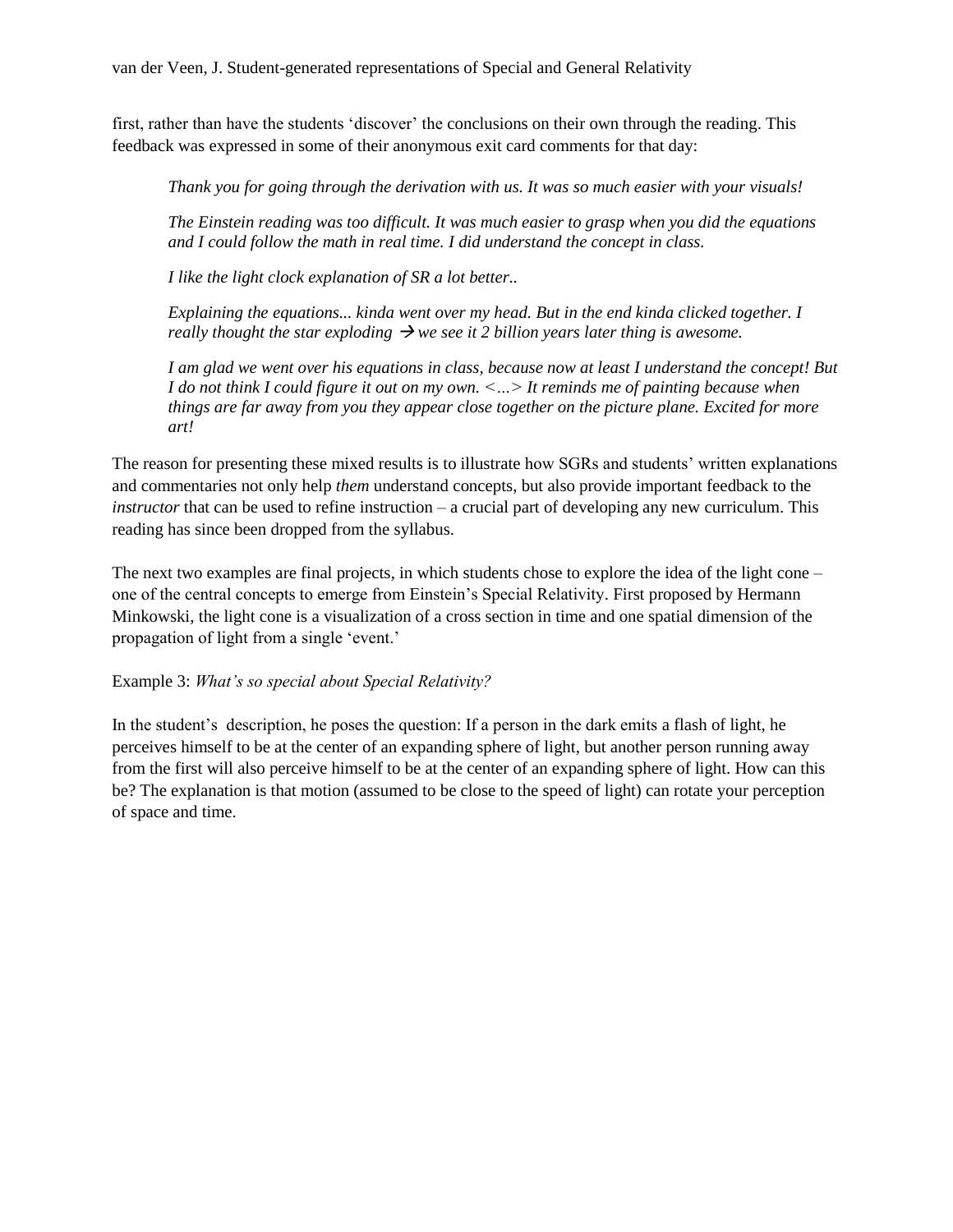

**Figure 3. Wire sculpture depicting the intersection of the light cones of two observers in relative motion. 3rd year physics major, male, 2013. Reprinted with permission.**

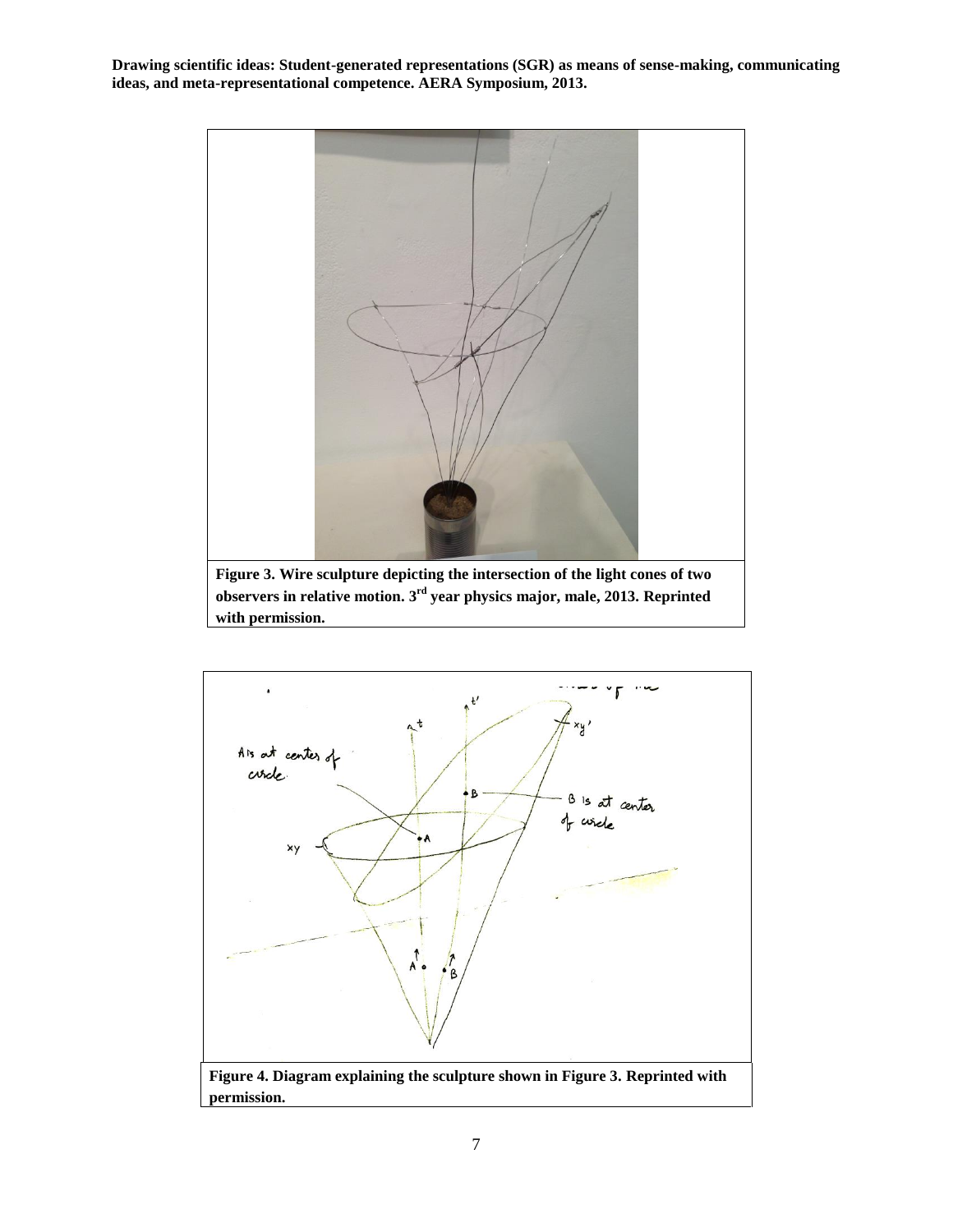Example 4: *Light cone in two dimensions*

The second exploration of the light cone was done by a second year computer science major. He writes,

*The Principle of Relativity has done away with the notions of Absolute time or Absolute space, replacing them with the light cone, whose one Absolute defining feature is the speed of light. <…> For me, the light cone is a symbol that represents not only how modern physics has changed our perception of space and time, but also causality, existence and the physical limitations of what is possible for us to detect and know.*



## *4.2. Students' representations of concepts from General Relativity*

The following examples are of students' final projects, in which they chose to explore and represent curved spacetime.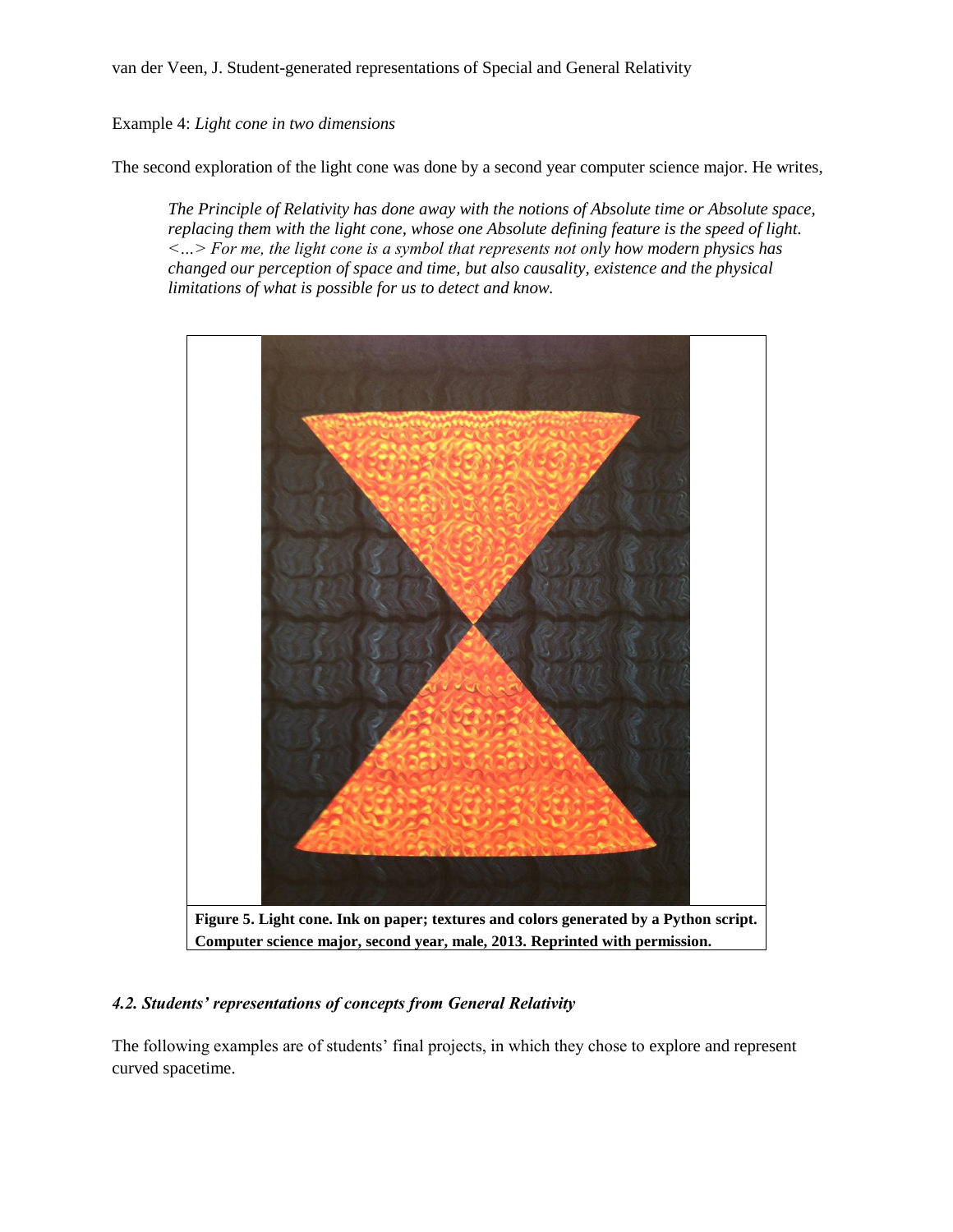Example 5: *Gravity installation*



**art major, 3rd year, 2007. Reprinted with permission.**

This student, an art major, created an installation depicting the way mass bends spacetime. She wrote a long explanation of her creative process, which she described as her way of resolving her inner struggle to accept the physics point of view, as well as her triumph of finally understanding the notion of curved space. She writes,

*My own feelings about the subjects became tested and I started to mistrust the findings of Science based on mathematical equations after reading Feynman's explanation of gravities effect on space-time. I started to think that math was a convenient language used to invent descriptions of our universe and reality. I still have not made any conclusion of the subject. <…> The piece I created for class was as much influenced by ideas and concepts that I had been struggling with in class, as it was an expression of something existing inside myself needing expression.* 

After describing the symbolism of the materials (knitted squares to represent the fabric of spacetime, black beans to create the warping of spacetime by mass), she writes,

*The creation of the final project was important for me to be able to digest many of the concepts that we discussed in class. It gave me the ability develop an understanding and a personal reference to concepts that I found challenging. This was an invaluable part of my study of physics and I greatly appreciated the opportunity to learn in an integrated manner.*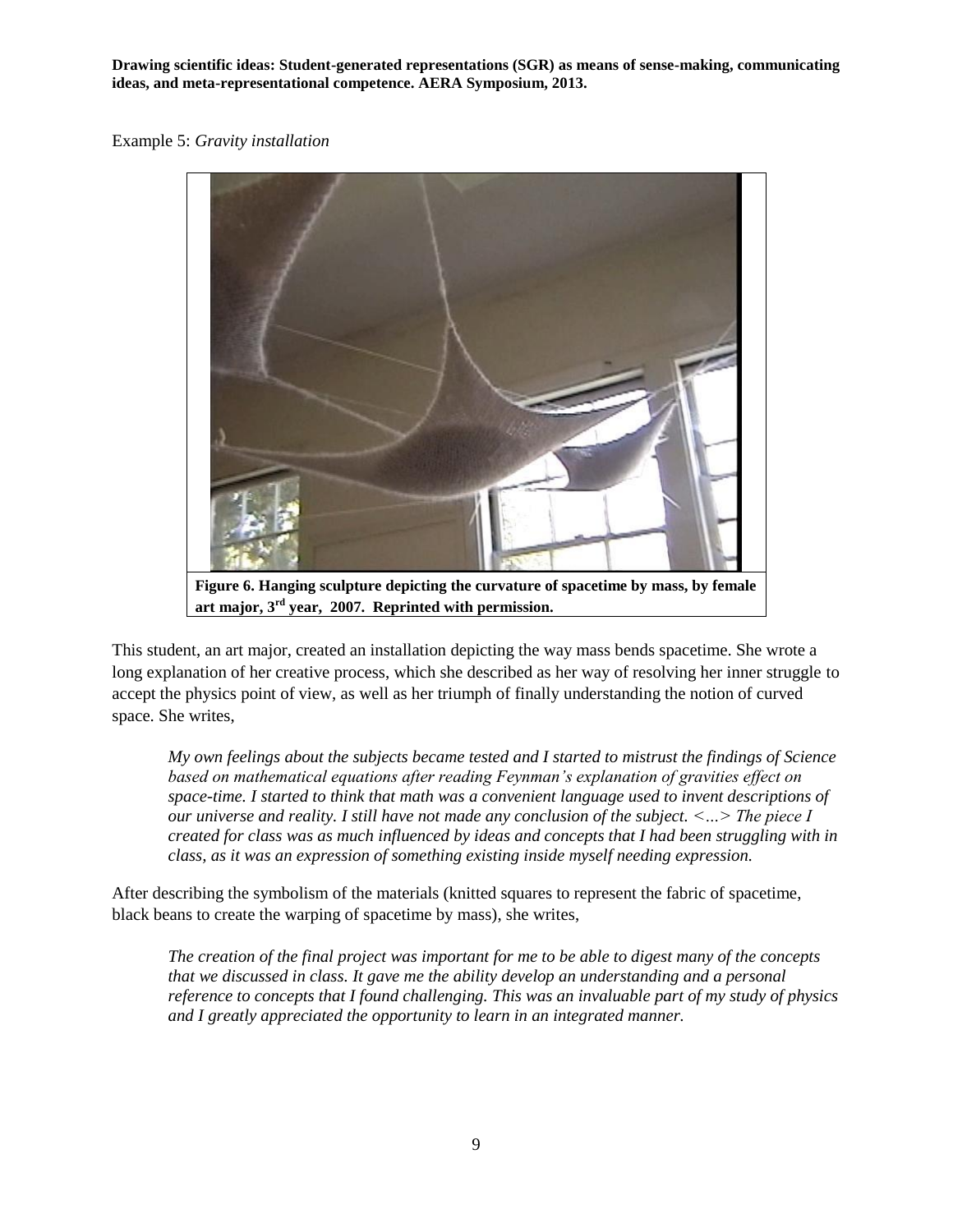Example 6: *Illustration of the principle of General Covariance*



This student, also an art major, chose to explore the concept of general covariance. She writes,

*This piece was inspired by the concept of general covariance. Nine drawings were drawn on nine unique grids. The image of the man and woman is distorted and layered one on top of the other. <…> Each drawing is warped, as spacetime will do, yet still preserves a system and basic foundation.* 

Example 7: *Curved spacetime from different points of view*

This piece, created by a computer science major, is also an exploration of curved spacetime and the different physical realities seen by different observers. He writes,

*This piece…from afar looks like an ordinary picture, but as one zooms in on it many details and textures not previously seen come into focus. The portrait itself is a depiction of curved spacetime in the universe and examines some of the clustering effects of space that gravity causes*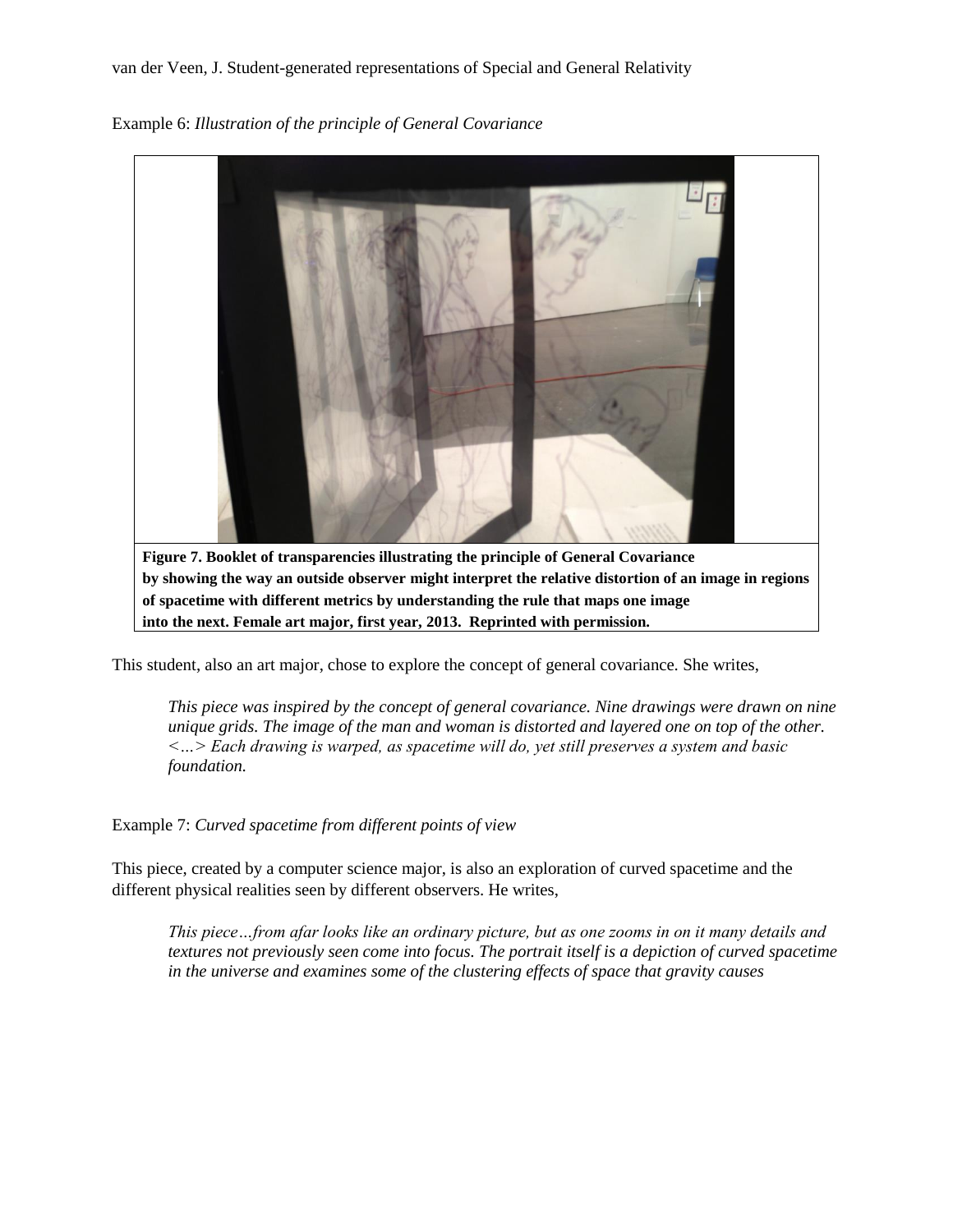

**Figure 8. Image representing spacetime distorted by the presence of mass printed on glossy paper, cut into squares and attached to styrofoam blocks of different heights, so that when viewed from different angles and distances, a different perspective is attained. Male computer science major, 2nd year, 2013. Reprinted with permission.**

Example 8: *Minkowski metric embedded in Euclidean space*

This sculpture was created by a fourth year physics major in the machine shop, using particle board and scrap aluminum that he found. He writes,

*For my art piece I wanted to explore a way to represent curved spacetime. I was looking for inspiration and found a really cool paper about how to embed curved spacetime metrics into Euclidean space. The strategy that was used was to equate the geodesics of the metric to the geodesics of Euclidean space, which are just straight lines. After some mathematical manipulation equations can be solved to produce a curve that is rotated 360 degrees to create a 2 dimensional surface. <…> I chose to use the equations to embed the Schwarzchild metric into Euclidean space because it is a very important metric that describes spacetime around a spherical mass, such as stars, planets, and black holes.*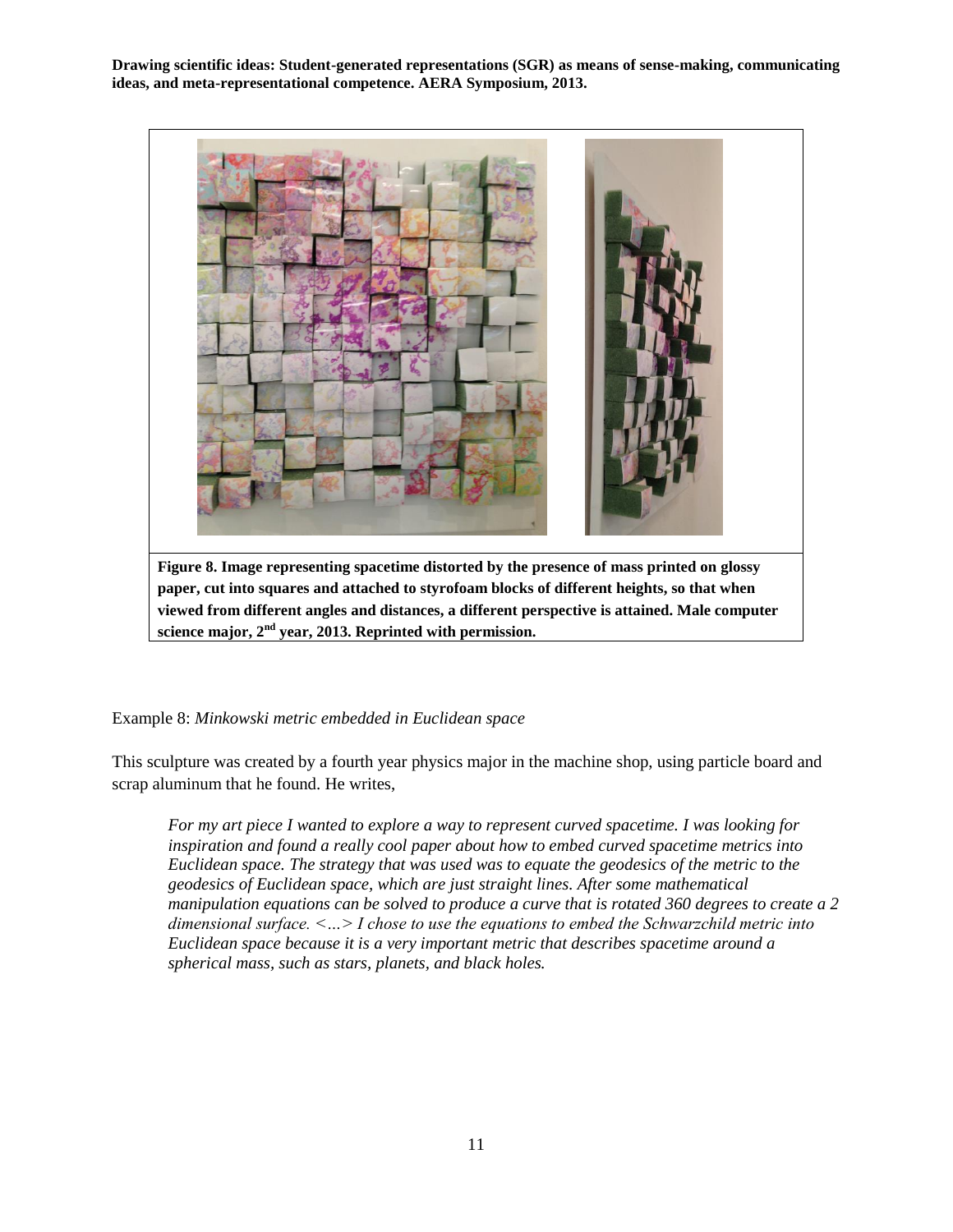

#### Example 9: *Musical representation of spacetime continuum*

A number of students over the six years that the course has been offered have chosen to create musical renditions, with synthesizers or acoustic instruments, for their physics works of art. For completeness, I have included one example (by way of a photo of the equipment used), along with the student's explanation.

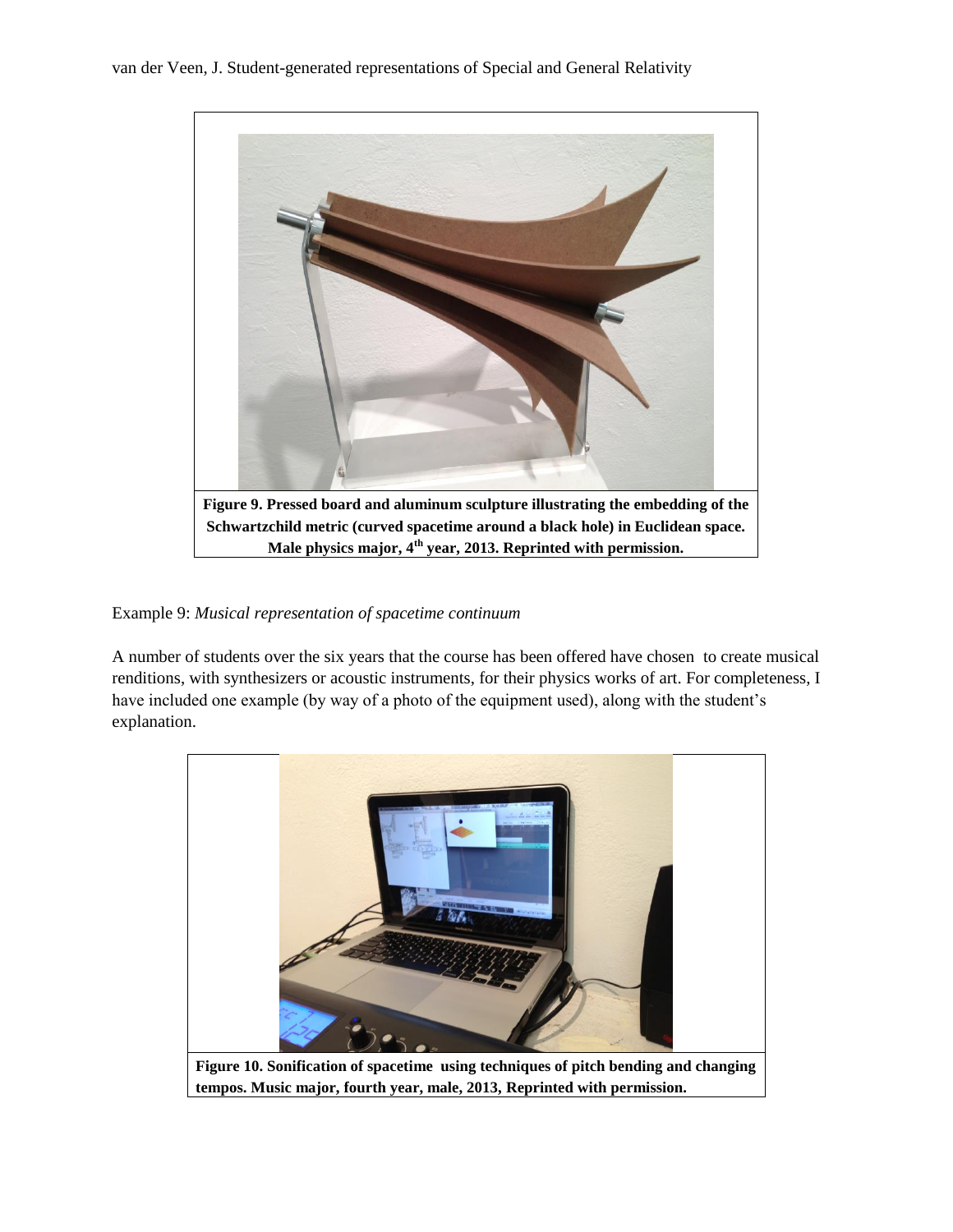He writes,

*I wish to explore how to represent curved space-time in sonic form. The slowing of time and space is a concept still new to me, and I hope by exploring through my favored medium, sound, I can better understand it and help others understand it. The idea of sinking into a black hole and having time and space distort itself into an unfamilar reality is intriguing. I want to illustrate how a single sequence can be modified in terms of tempo, velocity, pitch, and symmetry to represent curved spacetime. My goal is to have people recognize the connection between my music and the concept of spacetime. This may provide a different method of understanding.*

#### **5. Discussion**

This course began as an experiment to develop an alternative to the standard introductory curriculum that would make physics more appealing and accessible to a broad spectrum of learners, including students who might be curious about physics, but avoid the traditional large introductory classes. Over the six years I have taught the class, I have continued to refine the curriculum and improve my own understanding of how to use what I have called *arts-based teaching strategies* to help students visualize abstract concepts, as well as use students' creative representations to assess their understanding of the concepts. The course is an elective, offered through the Interdisciplinary Studies program of the College of Creative Studies (CCS) at the University of California, Santa Barbara. CCS is the smallest of the colleges in the university, in which class sizes are capped at twelve to fifteen students, and interdisciplinary, experimental approaches are encouraged. The course is open to all students, but most who elect to take it are enrolled in CCS. My enrollment has ranged from a minimum of eight to a maximum of twelve, so that after six years I have accumulated a sample size of  $N = 65$ .

Overall, students' reactions to the curriculum and methodology have been quite positive in all years, as indicated by their final evaluations. In 2007, I administered the Maryland Physics Expectation Survey (MPEX) (Redish, Saul, & Steinberg, 1998). The students in my class demonstrated significant gains in attitudes toward physics as compared with students in the original survey of 1500 undergraduates, whose attitudes towards physics declined after a one-year introductory course (van der Veen, 2007).

The term *meta-representational competence* coined by diSessa (2004) is described succinctly by Heggarty  $(2011)$  as "the ability to choose the optimal external representation for a task, use novel external representations productively, and invent new representations as necessary" (p. 1240). The data presented in this study are all examples of novel representations developed by students. The progression of the assignments, from those that were done in response to specific drawing prompts, to the final projects in which students chose the topic as well as the medium in which to work, suggests that through the course students gained in their meta-representational competence as well as their understanding of the concepts. Heggarty recommends that "more attention should be paid to teaching people to use, design, and critique external spatial representations, in addition to training their internal visualization abilities" (p. 1241), a recommendation which I support. DiSessa  $(2004)$  suggests that "learning may implicate developing one's own personally effective representations for dealing with a conceptual domain" (p. 299) – a statement which is definitely supported by the outcomes of the course in the form of the students' final 'physics works of art' as well as their comments and continued high evaluatons of the course.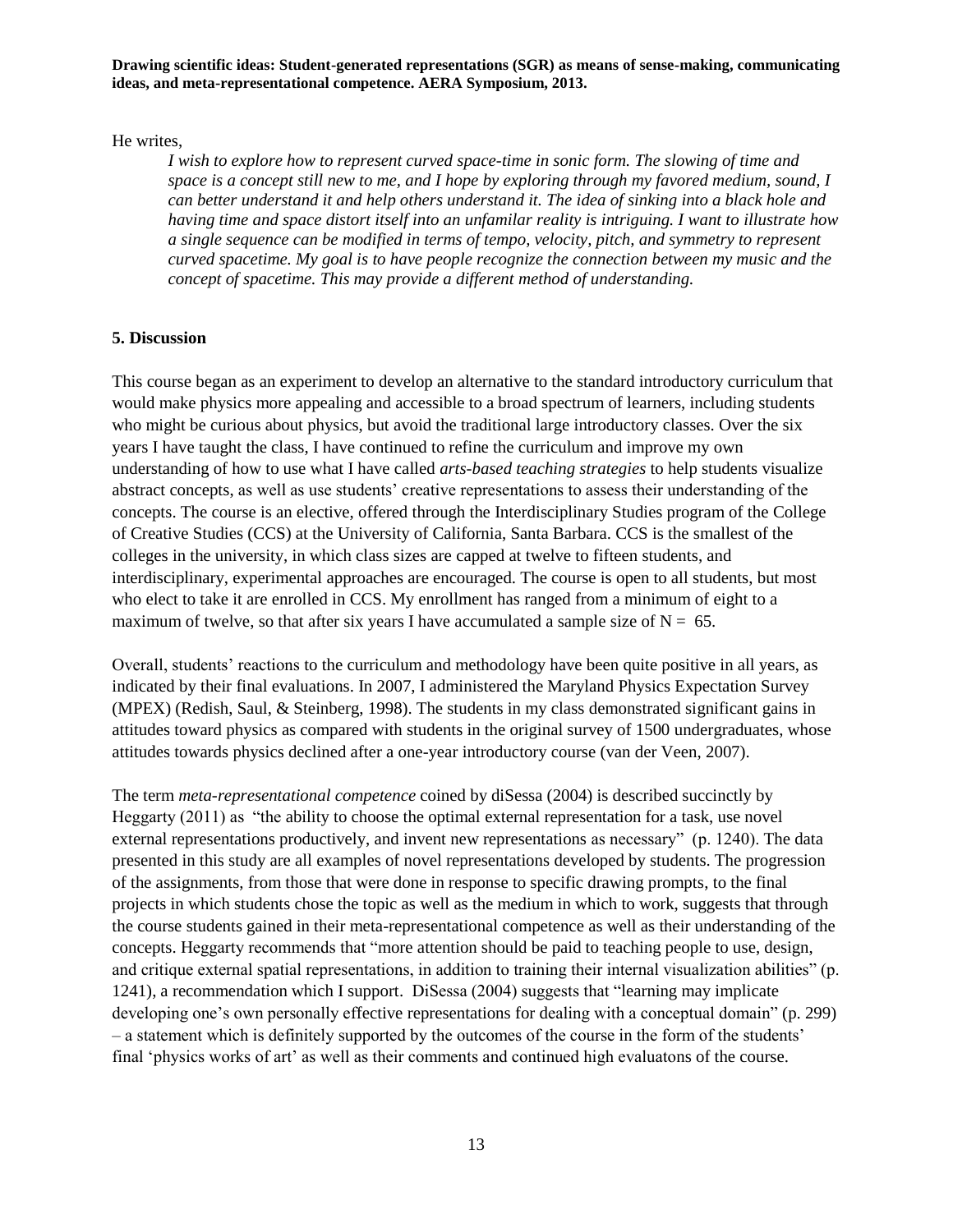### **6. Results and Significance**

The results of the ongoing study of this course suggest:

1) Using SGRs in undergraduate physics education promotes students' conceptual understanding of abstract concepts and serve as feedback to the instructor as to the effectiveness of the teaching; and 2) An introductory curriculum which incorporates arts-based teaching strategies and reflects the motivating principles of physics today has the potential to make physics accessible to a diverse population of learners. This outcome was predicted by diSessa (2004):

*The fact that MRC differs in "feel" compared to much of science as conventionally taught may be particularly important in engaging students from segments of the population who have been systematically underrepresented in scientific careers* (diSessa, 2004, p. 300).

While I cannot claim to have 'converted' college students to become physics majors, students' comments strongly suggest that the use of arts-based teaching strategies in an interdisciplinary setting, in the context of a curriculum that begins with contemporary ideas in physics (instead of Newtonian mechanics) have the potential to promote access to physics for students who may never have taken a more traditional physics course in their entire education.

*Overall the course initiated a strong interest in physics – before I had always thought it was beyond me, but now I can't get enough of it for art inspiration, etc.* (male art major, 2007).

*I learned so much from this course, and I have never taken physics before. .. Jatila definietly encouraged thoughtful original work, urging us to think about our own experiences when we tried to interpret physics.* (anonymous evaluation, 2007)*.*

*I found this course to be wonderfully exciting. I had to overcome and grapple with a lot of struggles with math and understanding the language of science. I wish that this class would continue and I could continue to study the maths and science in such an integrated way* (female art major, 2007).

*I don't think I've ever been quite so stimulated by a class here as much as your class has done for me. I thought the material was awesome and the readings were great although difficult at times. Thank you for opening up my mind more!* (anonymous student comment, 2011).

*Thank you for one of the craziest (cool) classes I've taken my whole time being here. Not many classes care about what you think but in your class I felt like my understanding was the whole point* (female political science major, 2011; artist who drew Figure 2).

*It is really refreshing to see an unconventional approach to physics and view the world around us from both points of view. My mind was opened up to so much this quarter. <…> These ideas really apply to art but no where does art teach it or explore the questions that one might have. I was really glad to make my final project, it helped me develop my view of the interconnectedness of things (female art major, 2011).*

*I'm really glad that I got to take this class & that classes like this exist. I feel like I learned a lot & that I will retain it because I enjoyed learning it, and I think it is useful & really interesting information. It was awesome to learn about something so unlike what I normally study, and from so many different perspectives (anonymous student, 2012).*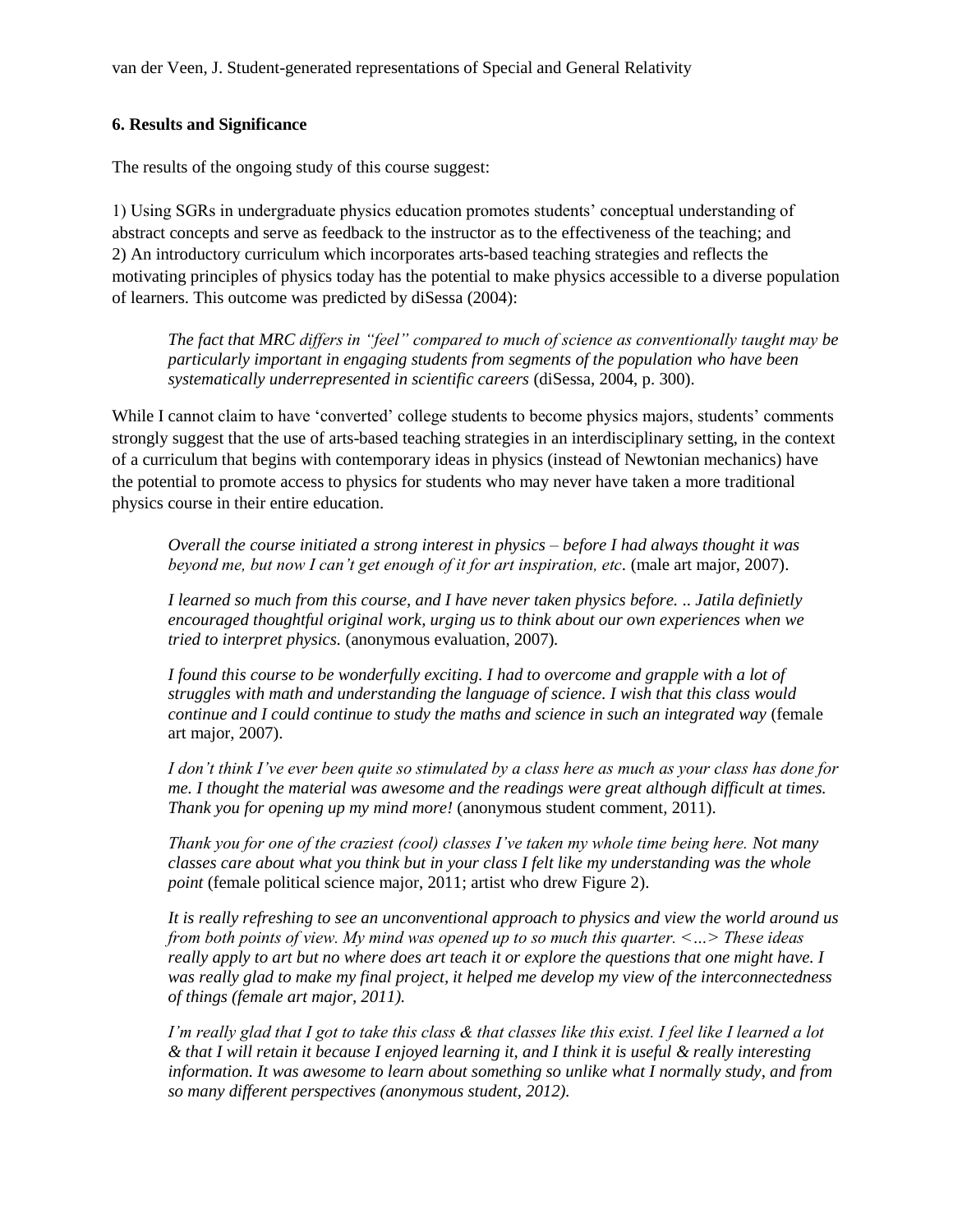*As a physics major in my senior year, I've felt that our curriculum, though very demanding and informative, lacks the history of how the laws came to be, as well as the thought process that was taken to get to that point. Your class seems to be one that will fill those holes, and I am truly excited to learn more about it* (anonymous 'exit card comment,' 2013).

In conclusion, I suggest that

- Having students design their own representations of abstract concepts in physics, and explain their representations to non-experts, helps them develop meta-representational competence;
- Teaching physics in an interdisciplinary setting in which high importance is placed on students designing their own representations improves self-confidence regarding the study of physics for arts and humanities students who might otherwise avoid a traditional introductory physics course;
- SGRs, along with students' written and verbal explanations, can serve as an alternative form of assessment to traditional tests and problem sets, that give deeper insight into students' understanding of concepts as well as the way students process information;
- SGRs, along with students' written explanations provide valuable feedback to the instructor as to the effectiveness of his/her instruction, which the instructor can use in refining the course and assignments;
- The use of arts-based teaching strategies and open-ended assignments that encourage students' creativity has the potential to increase access to physics, and thus attract a broader population of learners to study physics.

## **References**

- Blickenstaff, J. C. (2005). Women and science careers: Leaky pipeline or gender filter? Gender and Education, 17(4), 369–386.
- diSessa, A.A. (2004). Metarepresentation: Native Competence and Targets for Instruction, Cognition and Instruction, 22:3, 293-331
- Einstein, A. (1916, 1952). Relativity, The Special and General Theory; A Popular Exposition. Authorized translation by Robert W. Lawson. Wing Books, New York, 187 p.
- Feynman, Richard (1963). Curved Space, Chapter 42 of The Feynman Lectures on Physics,Vol.1.
- Greene, M. (2001). Variations on a blue guitar. Lincoln Center Institute Lectures on Aesthetic Education. New York, NY: Teachers College Press.
- Hazari, Z., Sonnert, G., Sadler, P. M., & Shanahan, M. C. (2010). Connecting high school physics experiences, outcome expectations, physics identity, and physics career choice: A gender study. Journal of Research in Science Teaching, 47, 978–1003.
- Hegarty, M. (2011). The Cognitive Science of Visual‐Spatial Displays: Implications for Design. *Topics in cognitive science*, *3*(3), 446-474.
- Levrini, O. (1999). Teaching modern physics on the basis of a content knowledge reconstruction. Retrieved fro[m http://www.ipn.uni-kiel.de/projekte/esera/](http://www.ipn.uni-kiel.de/projekte/esera/) book/118-lev.pdf
- Livio, Mario (2005) The Equation that Couldn't be Solved: Chapter 1 (Symmetry) and Chapter 2 (*eyE s'dniM eth ni yrtemmyS*)